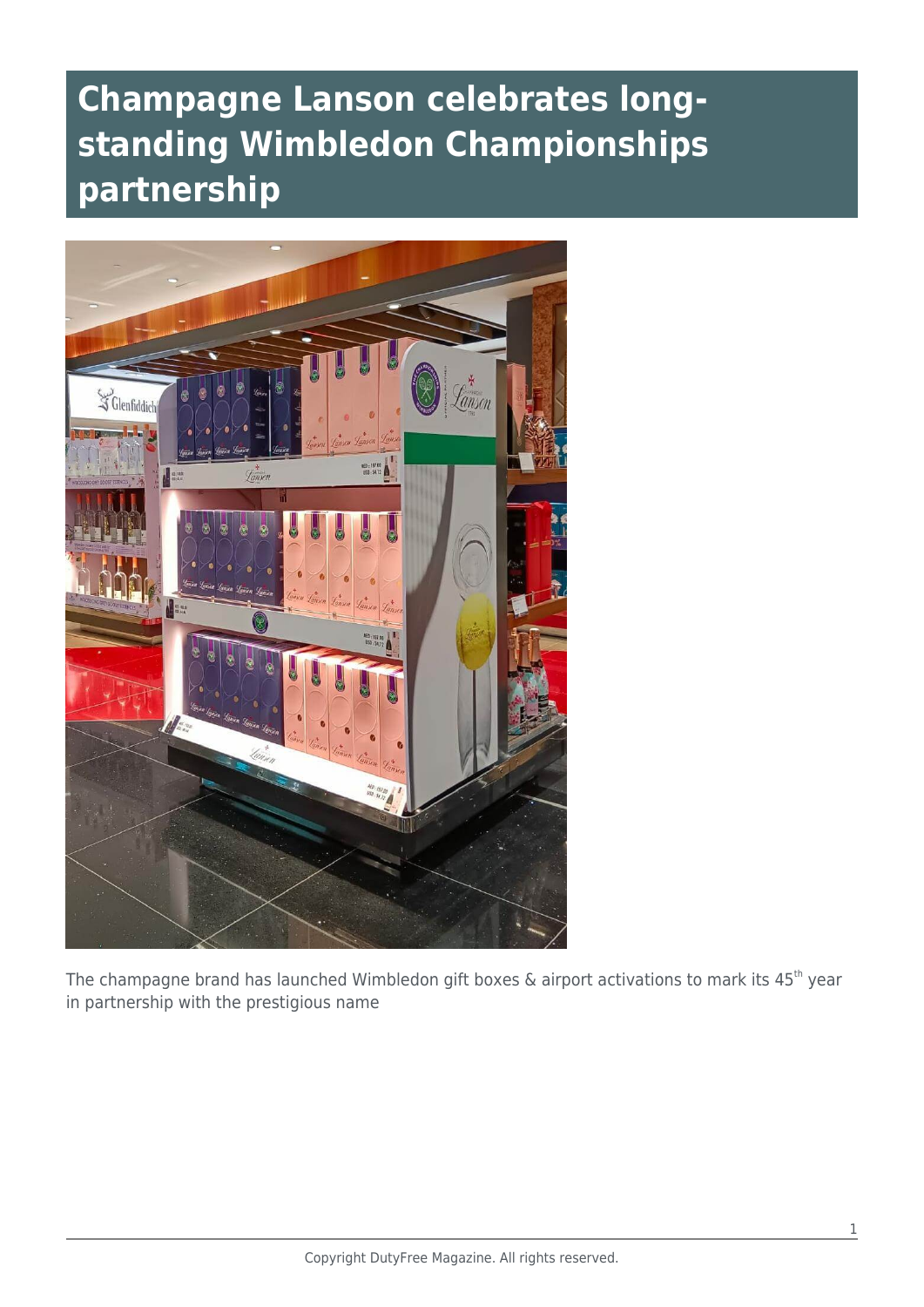

Champagne Lanson is celebrating its 45<sup>th</sup> year in partnership with the Wimbledon Championships tournament in 2022.

Two special-edition Wimbledon gift box sets for Le Black Label Brut and Le Rosé will be released to coincide with the prestigious UK tennis tournament with activations in travel retail locations, as well as on and off trade running throughout the summer.

For its Wimbledon 2022 gift boxes, Champagne Lanson is delighted to reveal the latest designs for its tennis themed packaging. The boxes are available in two versions; a pink hue for Lanson Le Rosé – a fruity and delicate champagne sought after for its pale salmon color and its characteristic freshness and a dark navy for Lanson's signature Le Black Label Brut – a champagne known for its finesse, freshness and elegance.

In partnership with Lagardère Travel Retail, the champagne brand is running two Wimbledon themed activations at London City Airport this summer to mark the milestone. This June and July, the brand is also teaming up with Dubai Duty Free to celebrate in the same way at Dubai Airport.

"We have kicked off this year's Wimbledon sponsorship program with several activations both in travel retail locations and with our one and off trade retail partners.

"We are delighted and proud to be the historical champagne partner of Wimbledon for 45 years. This is a great opportunity to share our premium serves Le Black Label Brut and Le Rosé. Our exclusive new Wimbledon gift boxes really mark the occasion for tennis fans.